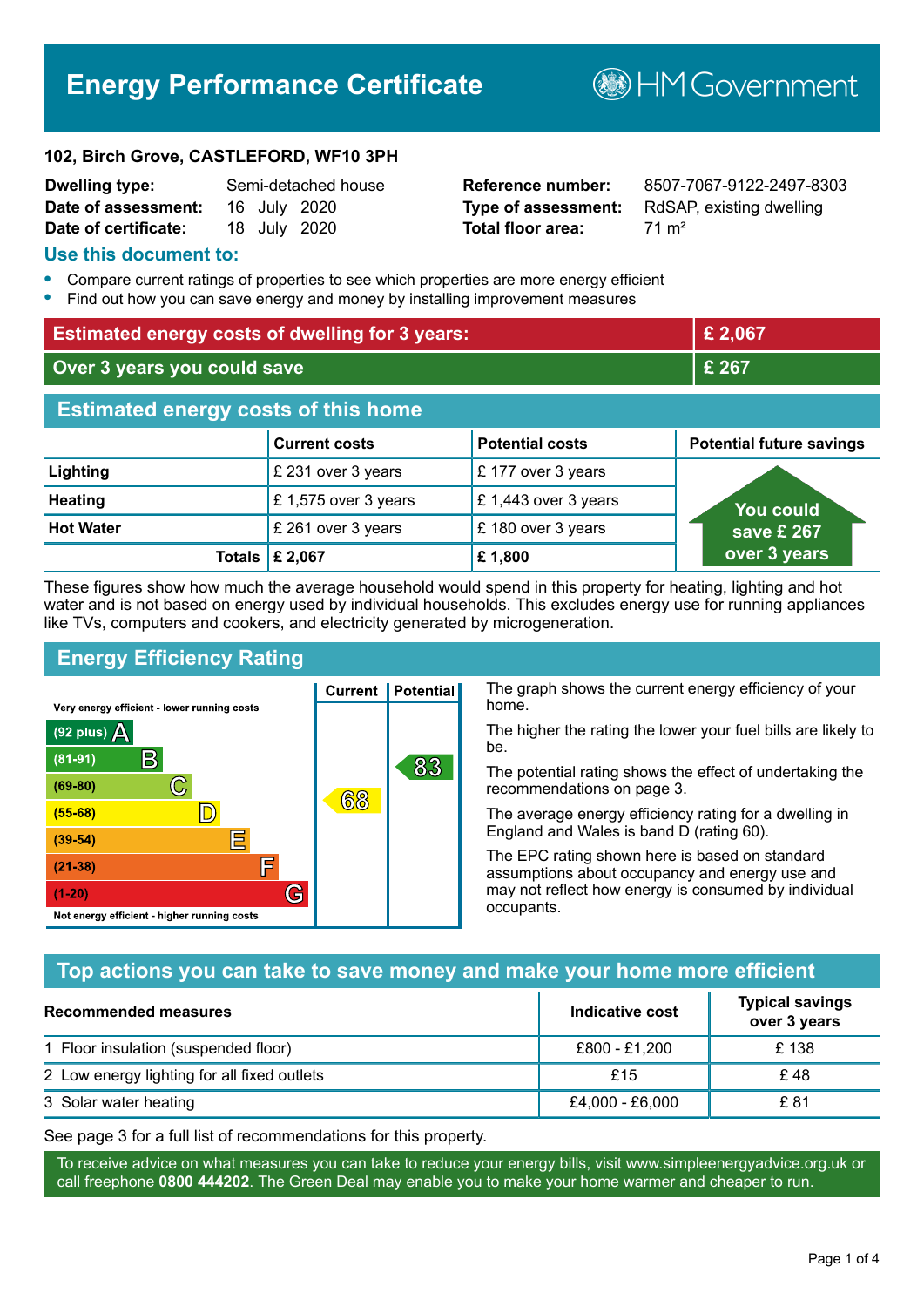#### **Summary of this home's energy performance related features**

| <b>Element</b>        | <b>Description</b>                          | <b>Energy Efficiency</b> |
|-----------------------|---------------------------------------------|--------------------------|
| Walls                 | Cavity wall, filled cavity                  | ★★★☆☆                    |
| Roof                  | Pitched, 200 mm loft insulation             | ★★★★☆                    |
| Floor                 | Suspended, no insulation (assumed)          |                          |
| Windows               | Fully double glazed                         | ★★★☆☆                    |
| Main heating          | Boiler and radiators, mains gas             | ★★★★☆                    |
| Main heating controls | Programmer, room thermostat and TRVs        | ★★★★☆                    |
| Secondary heating     | Room heaters, mains gas                     |                          |
| Hot water             | From main system                            | ★★★★☆                    |
| Lighting              | Low energy lighting in 70% of fixed outlets | *****                    |

Current primary energy use per square metre of floor area: 237 kWh/m² per year

The assessment does not take into consideration the physical condition of any element. 'Assumed' means that the insulation could not be inspected and an assumption has been made in the methodology based on age and type of construction.

#### **Low and zero carbon energy sources**

Low and zero carbon energy sources are sources of energy that release either very little or no carbon dioxide into the atmosphere when they are used. Installing these sources may help reduce energy bills as well as cutting carbon. There are none provided for this home.

#### **Your home's heat demand**

For most homes, the vast majority of energy costs derive from heating the home. Where applicable, this table shows the energy that could be saved in this property by insulating the loft and walls, based on typical energy use (shown within brackets as it is a reduction in energy use).

| <b>Heat demand</b>           | <b>Existing dwelling</b> | Impact of loft<br>insulation | Impact of cavity<br>wall insulation | Impact of solid<br>wall insulation |
|------------------------------|--------------------------|------------------------------|-------------------------------------|------------------------------------|
| Space heating (kWh per year) | 8.202                    | N/A                          | N/A                                 | N/A                                |
| Water heating (kWh per year) | 1,954                    |                              |                                     |                                    |

You could receive Renewable Heat Incentive (RHI) payments and help reduce carbon emissions by replacing your existing heating system with one that generates renewable heat, subject to meeting minimum energy efficiency requirements. The estimated energy required for space and water heating will form the basis of the payments. For more information, search for the domestic RHI on the www.gov.uk website.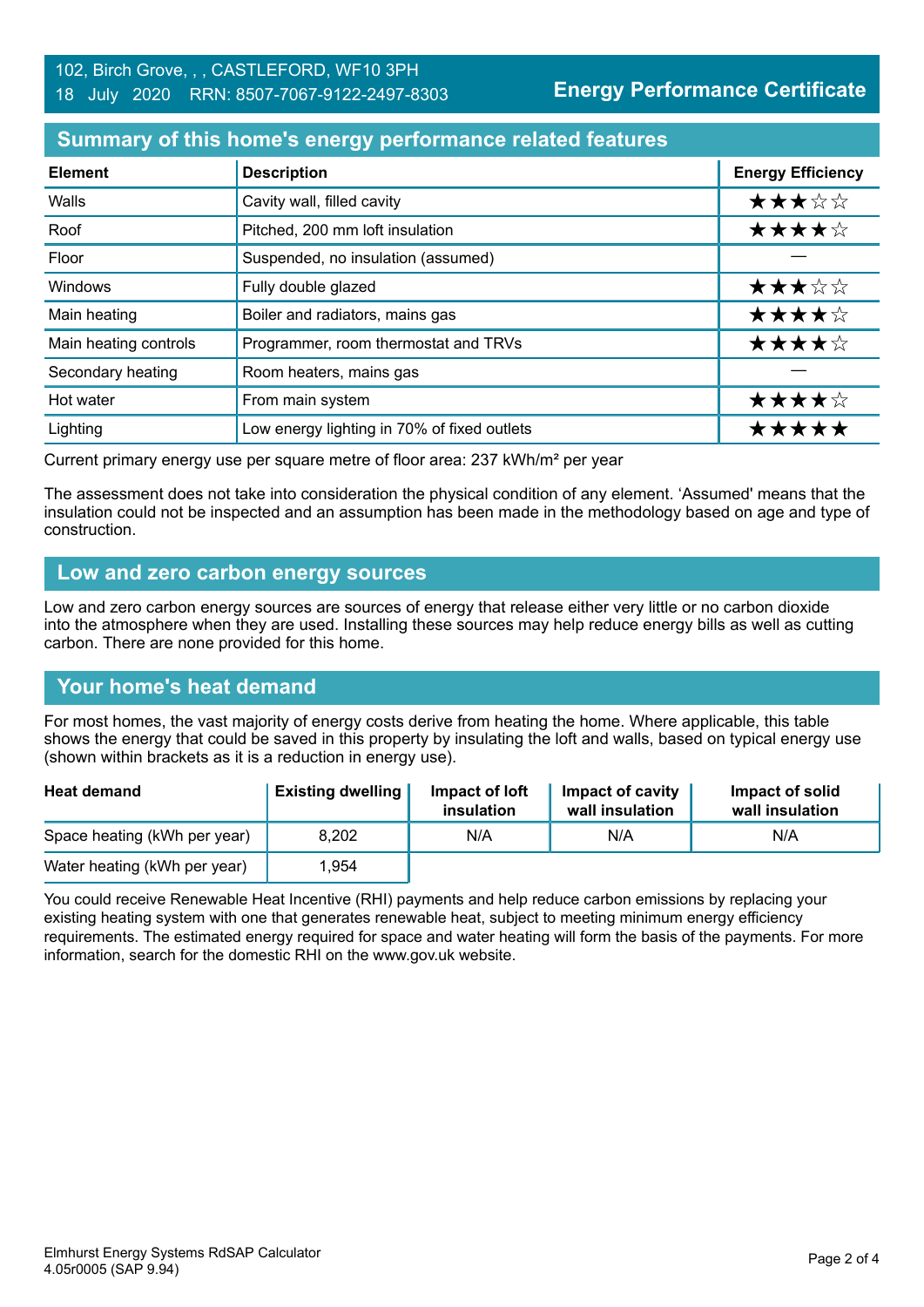#### 102, Birch Grove, , , CASTLEFORD, WF10 3PH 18 July 2020 RRN: 8507-7067-9122-2497-8303

#### **Recommendations**

The measures below will improve the energy performance of your dwelling. The performance ratings after improvements listed below are cumulative; that is, they assume the improvements have been installed in the order that they appear in the table. To receive advice on what measures you can take to reduce your energy bills, visit www.simpleenergyadvice.org.uk or call freephone 0800 444202. Before installing measures, you should make sure you have secured the appropriate permissions, where necessary. Such permissions might include permission from your landlord (if you are a tenant) or approval under Building Regulations for certain types of work.

| <b>Recommended measures</b>               | <b>Indicative cost</b> | <b>Typical savings</b><br>per year | <b>Rating after</b><br>improvement |
|-------------------------------------------|------------------------|------------------------------------|------------------------------------|
| Floor insulation (suspended floor)        | £800 - £1,200          | £46                                | <b>C70</b>                         |
| Low energy lighting for all fixed outlets | £15                    | £16                                | <b>C70</b>                         |
| Solar water heating                       | £4,000 - £6,000        | £27                                | C72                                |
| Solar photovoltaic panels, 2.5 kWp        | £3,500 - £5,500        | £ 322                              | <b>B83</b>                         |

### **Financial Support and the Green Deal**

Green Deal Finance allows you to pay for some of the cost of your improvements in instalments under a Green Deal Plan (note that this is a credit agreement, but with instalments being added to the electricity bill for the property). The availability of a Green Deal Plan will depend upon your financial circumstances. There is a limit to how much Green Deal Finance can be used, which is determined by how much energy the improvements are estimated to **save** for a 'typical household'.

You may also be able to obtain support towards repairs or replacements of heating systems and/or basic insulation measures under the ECO scheme, provided that you are in receipt of qualifying benefits or tax credits. To learn more about this scheme and the rules about eligibility, visit www.simpleenergyadvice.org.uk or call freephone **0800 444202** for England and Wales.